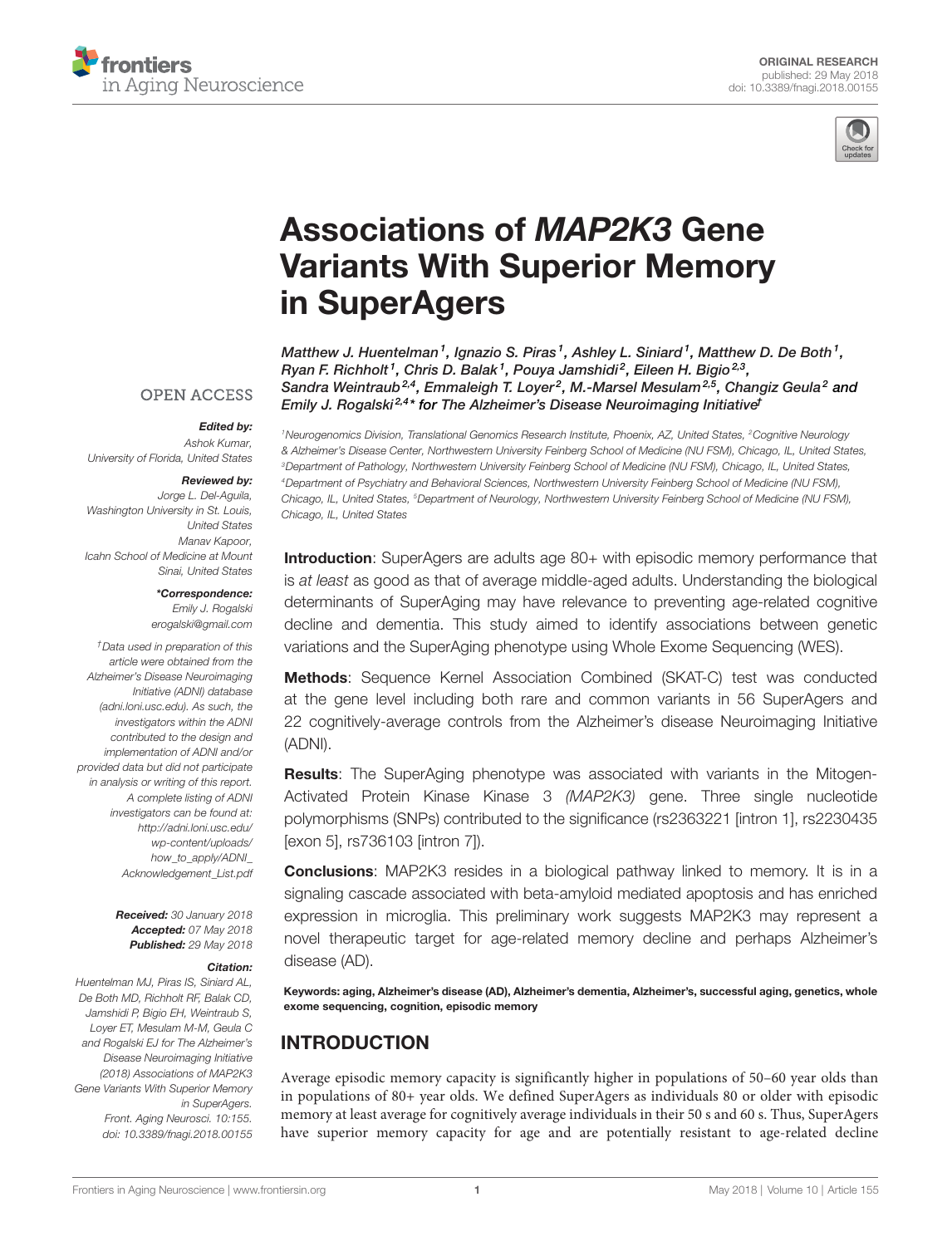#### <span id="page-1-2"></span>TABLE 1 | Demographic and neuropsychological performance.

| Demographics                              | <b>SuperAgers<sup>a</sup></b><br>$n = 56$ | Cognitively average controls <sup>a,b</sup><br>$n = 22$ |
|-------------------------------------------|-------------------------------------------|---------------------------------------------------------|
| Age (years)                               | $83.0 \pm 3.3$                            | $82.8 \pm 2.6$                                          |
|                                           | $[80 - 95]$                               | $[79 - 89]$                                             |
| Education (years)                         | $15.8 \pm 2.3$                            | $17.7 \pm 1.8^*$                                        |
|                                           | $[12 - 20]$                               | $[14 - 20]$                                             |
| Sex Men: Women                            | 17:39                                     | $19:3*$                                                 |
| Neuropsychological test performance       |                                           |                                                         |
| Rey Auditory Verbal Learning Test (RAVLT) | $11.6 \pm 1.7$                            | $4.4 \pm 1.4^*$                                         |
| Delay Raw Score (out of 15)               | $[9 - 15]$                                | $[3 - 7]$                                               |
| Category fluency (animals)                | $22.8 \pm 4.9$                            | $19.9 \pm 3.6$                                          |
|                                           | $[12 - 33]$                               | $[15 - 27]$                                             |
| Boston Naming Test (BNT; 30-item)         | $28.4 \pm 1.8^{b}$                        | $28.4 \pm 1.7$                                          |
|                                           | $[21 - 30]$                               | $[25 - 30]$                                             |
| Trail Making Test B                       | $88.6 \pm 34.5$                           | $84.0 \pm 32.9$                                         |
|                                           | $[38 - 231]$                              | $[41 - 170]$                                            |
| Mini Mental Status Exam (MMSE)            | $29.2 \pm 1.1$                            | $29.0 \pm 1.0$                                          |
|                                           | $[25 - 30]$                               | $[27 - 30]$                                             |

Data are provided as Means ± Standard Deviations and [Ranges]. <sup>a</sup>Data were from non-Hispanic individuals. <sup>b</sup>The control genotypes used in the preparation of this article were obtained from the Alzheimer's Disease Neuroimaging Initiative (ADNI) database [\(adni.loni.usc.edu\)](adni.loni.usc.edu).  $^{b}$ BNT scores for the SuperAging group were based on  $n = 55$ . ∗ Indicates significant differences between the groups. RAVLT: 15-item list learning test of episodic memory with possible scores ranging from 0 to 15. Category fluency: Semantic fluency task in which individuals say as many items from a given category (i.e., animals) as they can in 1 min. BNT: measure of object naming with possible scores ranging from 0 to 30. Trail Making Test B: timed test that assesses executive attention. Test discontinued at 300 s if not completed. MMSE: brief measurement of cognitive functioning with possible scores ranging from 0 to 30.

[\(Harrison et al.,](#page-4-0) [2012;](#page-4-0) [Rogalski et al.,](#page-4-1) [2013;](#page-4-1) [Gefen et al.,](#page-4-2) [2015;](#page-4-2) [Cook et al.,](#page-4-3) [2017\)](#page-4-3). Previous work has shown that SuperAgers are less vulnerable to age-related cortical atrophy [\(Harrison et al.,](#page-4-0) [2012;](#page-4-0) [Rogalski et al.,](#page-4-1) [2013;](#page-4-1) [Cook et al.,](#page-4-3) [2017\)](#page-4-3), and have thicker anterior cingulate cortex when compared to their ''cognitively average'' peers [\(Harrison et al.,](#page-4-0) [2012;](#page-4-0) [Rogalski et al.,](#page-4-1) [2013\)](#page-4-1). Postmortem studies showed more von Economo neurons and less Alzheimer pathology in the anterior cingulate of SuperAgers compared to their peers [\(Rogalski et al.,](#page-4-1) [2013;](#page-4-1) [Gefen et al.,](#page-4-2) [2015\)](#page-4-2). Here we investigated the association between genetic variation and the SuperAging phenotype using Whole Exome Sequencing (WES).

## MATERIALS AND METHODS

Analyses included 56 SuperAgers from the Northwestern SuperAging Program. Genotypes were obtained from 22 cognitively-average controls from the Alzheimer's disease neuroimaging initiative (ADNI) Whole Genome Sequencing (WGS) database<sup>[1](#page-1-0)</sup>. The ADNI was launched in 2003 as a publicprivate partnership, led by Principal Investigator Michael W. Weiner, MD. The primary goal of ADNI has been to test whether serial magnetic resonance imaging (MRI), positron emission tomography (PET), other biological markers, and clinical and neuropsychological assessment can be combined to measure the progression of mild cognitive impairment (MCI) and early Alzheimer's disease (AD).

SuperAgers met previously established criteria [\(Rogalski](#page-4-1) [et al.,](#page-4-1) [2013\)](#page-4-1). Briefly, they were adults  $\geq 80$  years scoring at or above average normative values for adults 50–65 years on an episodic memory test and at least average-for-age in other

<span id="page-1-0"></span><sup>1</sup><http://adni.loni.usc.edu/>

cognitive domains. This study was carried out in accordance with the recommendations of the Institutional Review Board. The protocol was approved by the Institutional Review Board at Northwestern University and at all of the ADNI sites. All subjects gave written informed consent in accordance with the Declaration of Helsinki.

Controls were adults ≥80 years, scoring within the averagefor-age normative range on cognitive tests, including episodic memory.

SuperAging DNA samples were extracted from whole blood using the QIAamp DNA Blood Midi Kits (Qiagen, USA) and analyzed with WES, using the Illumina technology. Libraries were prepared with either the TruSeq 62Mb Exome Enrichment Kit or the Nextera 62Mb Rapid Capture Expanded Exome Kit (Illumina, Inc., San Diego, CA, USA), following manufacturers' protocols. Exome libraries were sequenced by 100-bp paired-end sequencing on a HiSeq 2500 System (Illumina, Inc., San Diego, CA, USA).

Control WGS data were used to run association analysis and to compare to SuperAger genetic profiles. Control DNA samples were obtained from National Cell Repository for Alzheimer's Disease (NCRAD) for validation of candidate variants by Sanger sequencing.

Demographic variables were compared using the Wilcoxon-rank sum test or Fisher's Exact Test. FASTQs were processed with the open-source bcbio-nextgen pipeline<sup>[2](#page-1-1)</sup>, using bwa-mem 0.7.10 for reads alignment, Picard 1.96 to mark duplicates, and GATK Haplotype Caller 3.2 for variants call. The resulting VCF file was filtered to include: Single Nucleotide Variants (SNVs), single nucleotide polymorphisms (SNPs) call rate >85%, Depth >7, and Quality Score >30.

<span id="page-1-1"></span><sup>2</sup><https://github.com/chapmanb/bcbio-nextgen>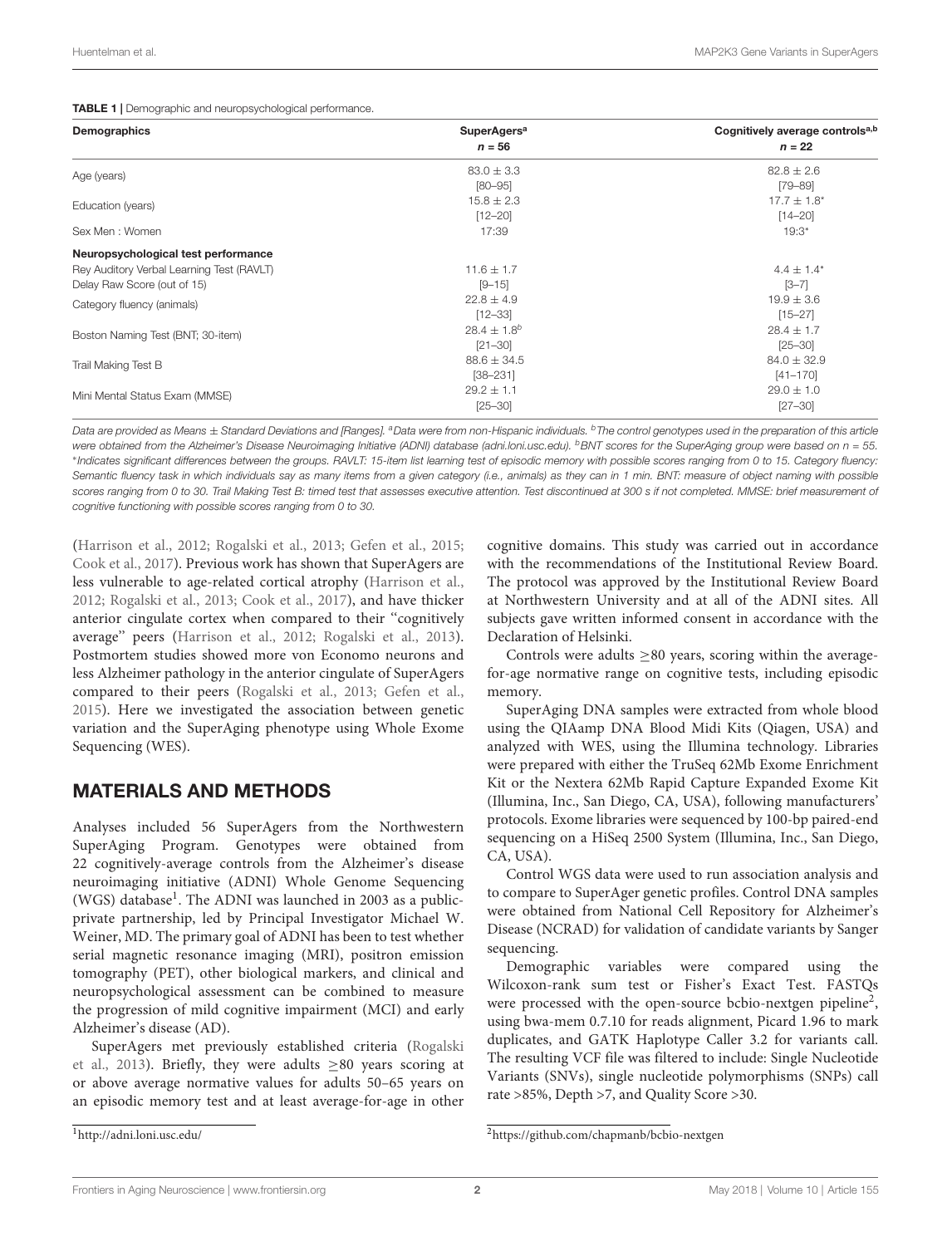

<span id="page-2-1"></span>FIGURE 1 | Manhattan plots showing the results of the Sequence Kernel Association Combined (SKAT-C) analysis between SuperAgers and Alzheimer's disease neuroimaging initiative (ADNI) controls, without covariates (A) and with covariates (B) included in the model. The red line indicates the significance threshold after Bonferroni correction ( $p = 3.09E-06$ ), whereas the blue line indicates the nominal significance threshold ( $p = 0.05$ ). (C) Allele frequencies for the single nucleotide polymorphisms (SNPs) in the Mitogen-Activated Protein Kinase Kinase 3 (MAP2K3) gene in SuperAging, Control and ExAC cohorts (European non-Finnish population sample).

VCF files containing WGS data for controls ( $n = 22$ ) were downloaded from ADNI<sup>[3](#page-2-0)</sup>. We applied the same filters used in the SuperAgers, and excluded SNPs in Hardy-Weinberg disequilibrium ( $p < 1.0E-05$ ). Then, the same SNPs obtained in the SuperAgers were selected after filtering. After combining datasets, a final SNP call rate filter was applied (>95%), and variants were annotated using the "BumpHunter" R-package [\(Jaffe et al.,](#page-4-4) [2012\)](#page-4-4) referencing to the GRCh37/Hg19 assembly.

Population stratification was assessed with the λ inflation factor using the R-package snpStats [\(Clayton,](#page-4-5) [2015\)](#page-4-5). Association analysis was performed at the gene-level using the Sequence

<span id="page-2-0"></span><sup>3</sup><http://adni.loni.usc.edu/>

Kernel Association Combined test (SKAT-C; [Ionita-Laza et al.,](#page-4-6) [2013\)](#page-4-6) including SNPs located in the promoter and the gene body. Briefly, the SKAT-C test computes a multi-marker statistic assigning the same weight to common and rare variants. Rare variants were defined using the Minimum Allele Frequency (MAF) cutoff computed as MAF = 1/SQRT(2N), where N is total sample size. Analyses using SKAT R-package, accounted for significant covariates. Significant signals were further checked by visual inspection of BAM file reads. P-values were Bonferroni corrected. Linkage Disequilibrium between the candidate SNPs was computed using PLINK 1.9 [\(Purcell et al.,](#page-4-7) [2007\)](#page-4-7).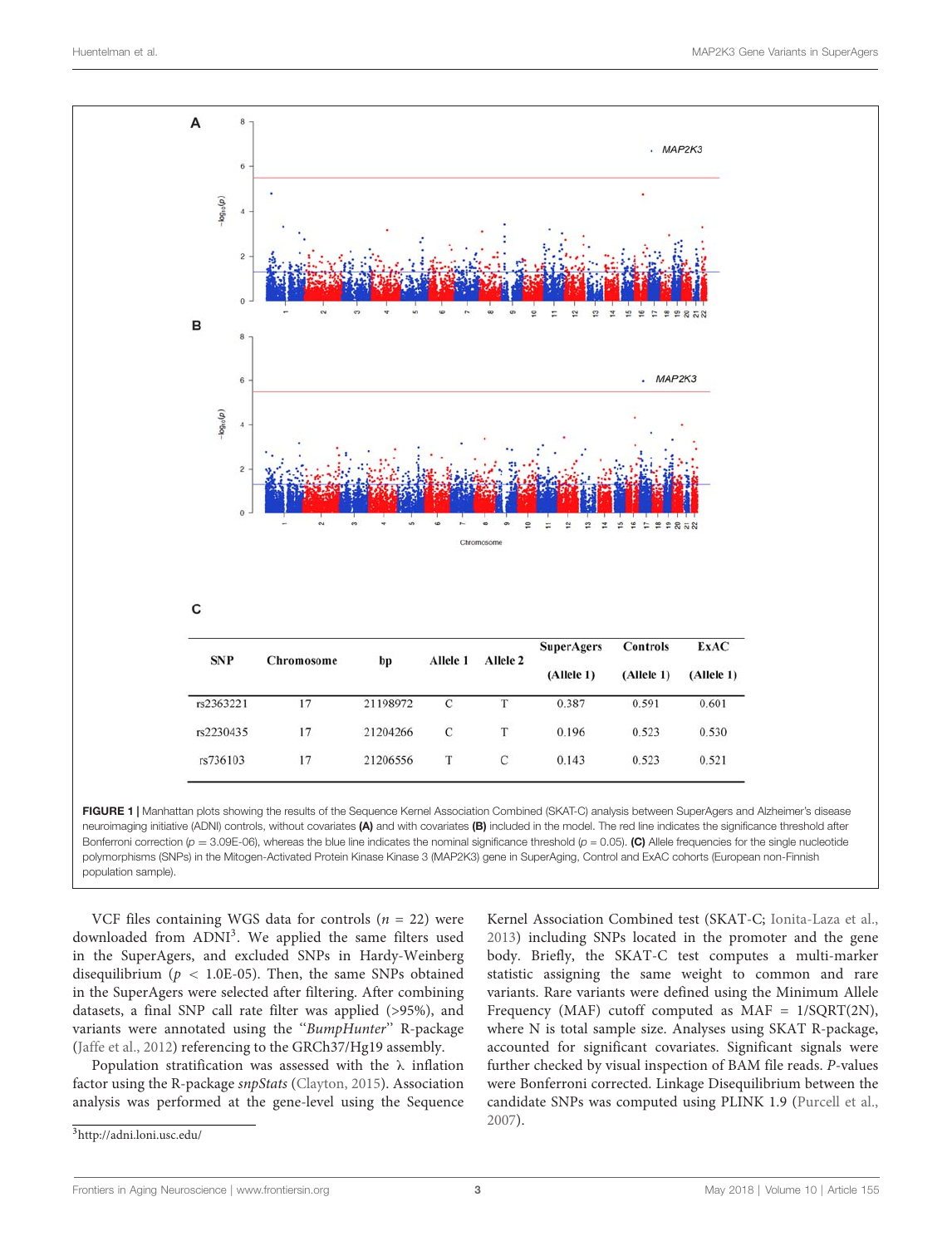The frequency of candidate variants was compared with the European (non-Finnish) population data in the  $\text{ExAC}^4$  $\text{ExAC}^4$  and the gnomAD databases<sup>[5](#page-3-1)</sup>.

Sanger sequencing of candidate variants was completed on five SuperAgers (selected to include the different genotypes) and 22 Controls. The PCR reactions were performed in 25 µL with AmpliTaq Gold system according to protocol (Applied Biosystems GmbH, Weiterstadt, Germany). Each sample underwent PCR separately for SNPs rs2363221, rs2230435, rs736103 using the primers (5'-3') Fwd: CTGCTATGAGGCTGGAGTATG+Rev:ACCTCATGCCTTGG GATTT, Fwd:CTGTCATGAGTGTGGGTGTT+Rev:ACCTTCC GTGTCAACTTTAGG and Fwd:TGTCTGCACCAGGATTGT TAG+Rev:CACCTTTCTCAGGACAGAAGTC, respectively. PCR reactions were purified with Agencourt AMPure XP PCR purification (Beckman-Coulter) at a sample/bead ratio of 1:1.8 and sequenced. Samples with ambiguous electropherograms were sequenced twice.

#### RESULTS

**[Table 1](#page-1-2)** provides group demographics and neuropsychological performance data. The groups were similar in age ( $p = 0.56$ ), but differed in sex ( $p = 8.8E-06$ ) and education level ( $p = 2.8E-03$ ).

For WES analysis, after quality controls filtering, there were 145,891 SNPs shared between SuperAgers and Controls. Intergenic SNPs were removed, obtaining 104,731 SNPs in 16,195 genes. Population stratification was not detected  $(\lambda = 1.013)$ . After removing one false positive by visual inspection of BAM file reads, a significant association for Mitogen-Activated Protein Kinase Kinase 3 (MAP2K3) gene was detected in two SKAT-C association analyses conducted with sex and education as covariates and without covariates ( $Q = 37$ ,  $p_{\text{adi}} = 0.018$ ;  $Q = 73.4$ ,  $p_{\text{adj}} = 0.0011$ , respectively; **[Figure 1](#page-2-1)**). Three SNPs contributed to the significance (rs2363221, rs2230435, rs736103) located in intron 1, exon 5 and intron 7, respectively. SNPs rs2230435 and rs736103 showed high Linkage Disequilibrium  $(r^2 = 0.790)$ , whereas other pairwise  $r^2$  values between SNPs showed  $r^2$  < 0.30 for all comparisons.

SuperAger and Control allele frequencies were also compared with frequencies in the European ExAC cohort and gnomAD database. ExAC and gnomAD cohort allele frequencies were comparable to Controls, but not SuperAgers (**[Figure 1C](#page-2-1)**).

Using Sanger sequencing, the three variants were successfully validated in 22 ADNI controls and five SuperAgers. The genotype in one sample for the rs2363221 SNP could not be determined.

## **DISCUSSION**

The SuperAging phenotype was associated with variants in the MAP2K3 gene. MAP2K3 (or MKK3) is a dual specificity kinase activated by environmental and mitogenic stress residing in a biological pathway linked to memory [\(Peng et al.,](#page-4-8) [2010\)](#page-4-8) and within a signaling cascade associated with beta-amyloid mediated

<span id="page-3-0"></span><sup>4</sup>[ExAC.broadinstitute.org](http://ExAC.broadinstitute.org)

<span id="page-3-1"></span><sup>5</sup><http://gnomad.broadinstitute.org/>

apoptosis [\(Zhou et al.,](#page-4-9) [2014\)](#page-4-9). MAP2K3 is located in chr17:21, 187, 968-21, 218, 552 (GRCh37/hg19) including 11 introns and 12 exons. It is upstream of MAPK14/p38-MAPK, an enzyme altered in AD and a recent therapeutic focus with inhibitors demonstrating positive effects on AD relevant pathology in mouse models [\(Alam and Scheper,](#page-4-10) [2016\)](#page-4-10).

MAP2K3 expression is enriched in microglia in mouse cortex [\(Zhang et al.,](#page-4-11) [2014\)](#page-4-11) and is part of the signaling cascade leading to inflammation [\(Swaroop et al.,](#page-4-12) [2016\)](#page-4-12), suggesting this variant may be contributing to SuperAging via brain immune system regulation. The role of microglia in AD has recently gained interest due to the association of rare variants in triggering receptor expressed on myeloid cells 2 (TREM2) with significantly altered AD risk [\(Bellenguez et al.,](#page-4-13) [2017;](#page-4-13) [Sims et al.,](#page-4-14) [2017\)](#page-4-14). The MAP2K3 gene is significantly upregulated in expression in the middle temporal gyrus of AD patients compared to controls, indicating this gene is regulated to some extent in response to AD.

In view of the small study sample sizes, strict statistical approaches were used to identify the association within MAP2K3. Furthermore, data from ADNI were used as controls as these individuals have rigorous phenotype information. We also examined allele frequencies of associated variants in ExAC the largest public human genomic database. Of note, ExAC allele frequencies closely matched our control frequencies. It is possible SuperAger allele frequencies could drift closer to Controls with larger sample sizes; therefore, independent replication is needed.

Our current hypothesis is MAP2K3 activity in the SuperAger brain is slightly decreased due to genetic factors present from birth. None of the identified SuperAger variants are predicted to fully impair MAP2K3 activity. This is notable because MAP2K3 signaling is likely critical for normal cell physiology. This alteration may result in lowered p38-MAPK activity in neuronal cells and may reduce inflammation mediated by microglia [\(Swaroop et al.,](#page-4-12) [2016\)](#page-4-12), the cell type with the highest known MAP2K3 expression in brain. Further work is necessary to fully explain mechanistic changes and how they are realized in each cell type in SuperAgers. Based on our findings, we postulate MAP2K3 inhibitors may represent a novel therapeutic strategy for enhanced cognition and resistance to AD.

## AUTHOR CONTRIBUTIONS

Conceptualization of this study was primarily provided by ER, MH, IP, CG and M-MM. Data were collected by ER, EB, SW, EL and M-MM or provided by (ADNI). Data analysis was completed by MH, IP, AS, MD, RR, CB, PJ, EL, M-MM, ER and CG. All authors participated in the writing or revision of this manuscript: MH, IP, AS, MD, RR, CB, PJ, EB, SW, EL, M-MM, CG and ER.

## ACKNOWLEDGMENTS

This work was funded in part by grants from the National Institutes of Health, including R01 AG045571 and P30 AG13854 from the National Institute on Aging as well